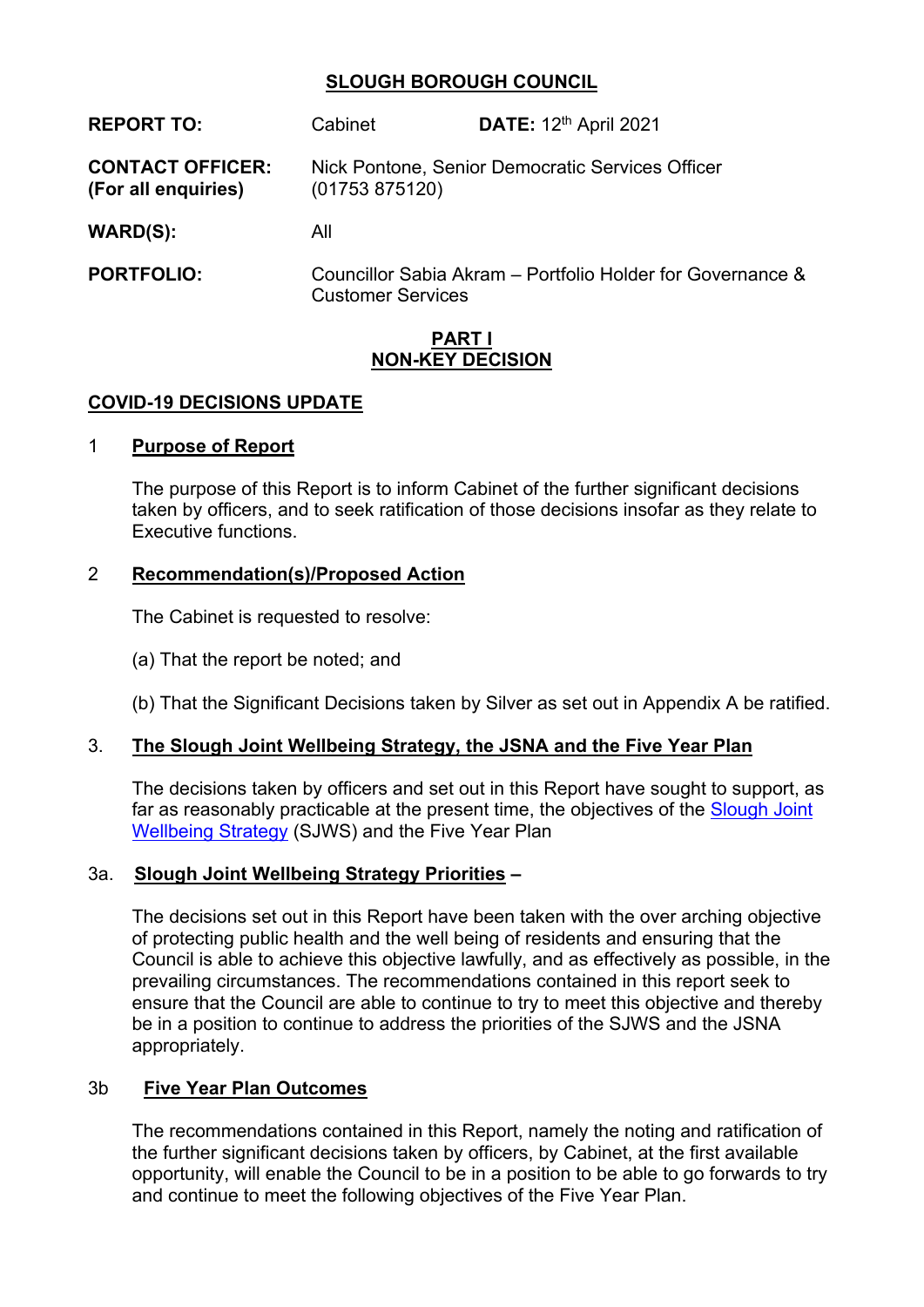- *Our children and young people will have the best start in life and opportunities to give them positive lives.*
- *Our people will become healthier and will manage their own health, care and support needs.*
- *Slough will be an attractive place where people choose to live, work and visit.*
- *Our residents will have access to good quality homes.*
- *Slough will attract, retain and grow businesses and investment to provide jobs and opportunities for our residents*

### 4 **Other Implications**

(a) Financial

Any financial implications of significant decisions taken by officers in connection with the need to deal with the consequences of the Covid-19 pandemic are monitored weekly by a special finance group and will be reported to cabinet as part of the usual financial reports to cabinet.

#### Risk Management

| Recommendati<br>on from section<br>2 above                                                                                           | Risks/Threats/<br>Opportunities                                                                                                                                                                                                                                                                                                                                                                  | Current<br>Controls                                                                                                                                                                                                                                                                                                                           | Using the Risk<br>Management<br><b>Matrix Score</b><br>the risk                      | <b>Future Controls</b>                                                                                         |
|--------------------------------------------------------------------------------------------------------------------------------------|--------------------------------------------------------------------------------------------------------------------------------------------------------------------------------------------------------------------------------------------------------------------------------------------------------------------------------------------------------------------------------------------------|-----------------------------------------------------------------------------------------------------------------------------------------------------------------------------------------------------------------------------------------------------------------------------------------------------------------------------------------------|--------------------------------------------------------------------------------------|----------------------------------------------------------------------------------------------------------------|
| That the Cabinet<br>note and ratify<br>the significant<br>decisions taken<br>by officers since<br>the "lockdown"<br>came into force. | Failure by<br>Members to note<br>and ratify these<br>actions and<br>decisions<br>increases the risk<br>of challenge and<br>disruption.<br>Ratification<br>provides the<br>opportunity for<br>the Council to<br>build upon the<br>good results<br>already achieved<br>and to move<br>forward strongly<br>by building upon<br>these results with<br>greater<br>engagement<br>across the<br>Council | The significant<br>decisions and<br>actions have<br>been taken in<br>accordance with<br>governance<br>arrangements<br>put into place in<br>consultation with<br>the Council's<br>statutory officers<br>and in<br>accordance with<br>all applicable<br>guidance issued<br>by and best<br>practice<br>recommended by<br>all relevant<br>bodies. | Likelihood - Very<br>$Low - 2$<br>Legal/<br>Regulatory -<br>Critical - 3<br>Score: 6 | Increasing return<br>to usual decision<br>making<br>structures and<br>processes as<br>circumstances<br>permit. |

### (b) Human Rights Act and Other Legal Implications

Any decisions taken by officers pursuant to the statutory regulations enacted by the Government to deal with the Coronavirus pandemic, to enforce business closures and restrict assembly, could potentially be challenged under the Human Rights Act 1998 as being a breach of article 11,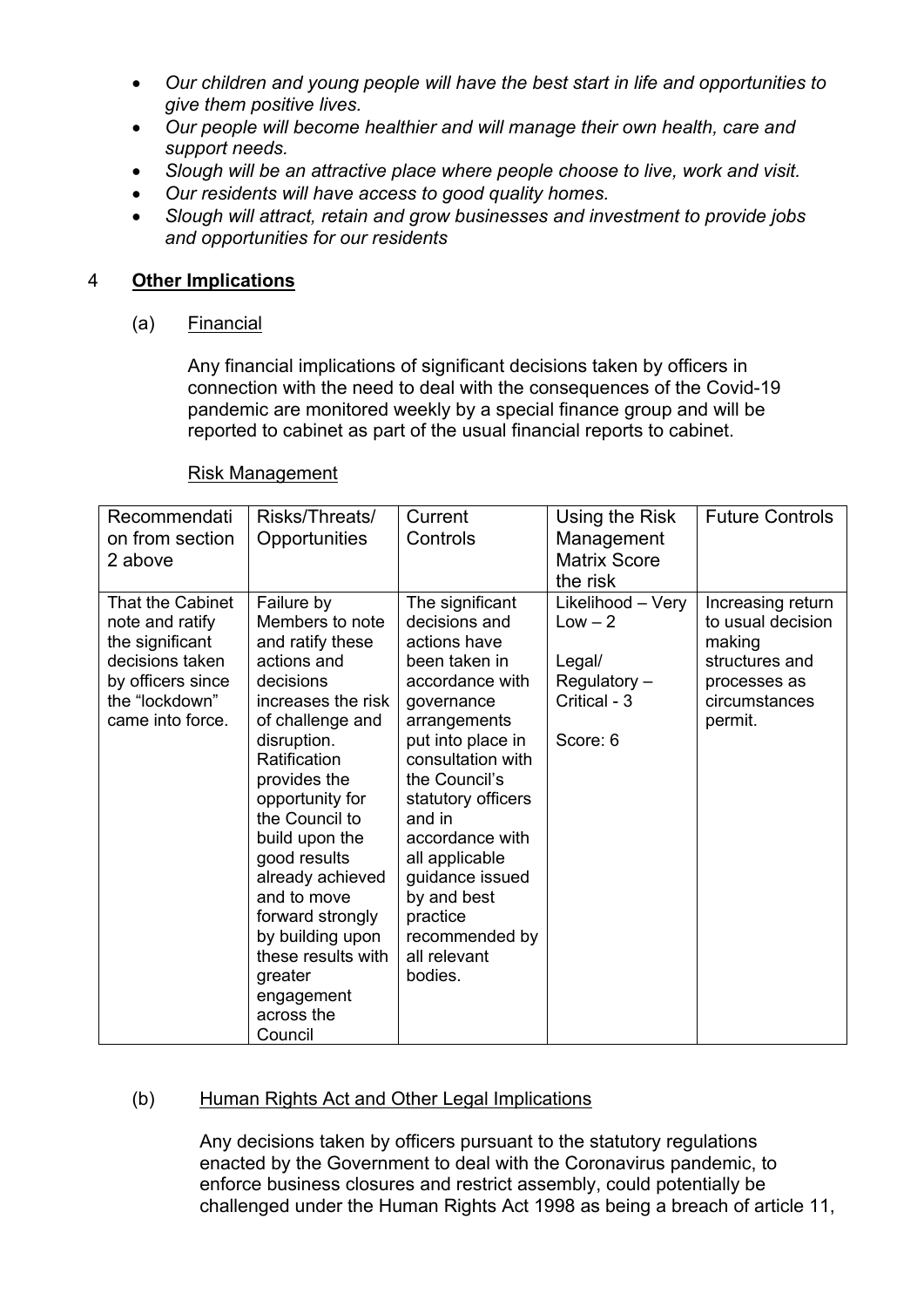relating to the freedom of assembly and association, and of Article 1 of the First Protocol to that convention, relating to the right to peaceful enjoyment of possessions. it is considered, however, that risks of successful challenge are low as, in the latter case, derogations are permitted to control use of property in the general interest and, in the former case, for the protection of public health.

Under the Council's Constitution, the Chief Executive has delegated power to act in case of emergency and urgency to exercise all council functions. Additionally, under the constitution, all matters not specifically reserved are deemed to be within the delegated authority of the Chief Executive and Directors for all purposes which fall within their directorate or budget area or area of responsibility to which they may be nominated from time to time

The Cabinet may ratify any decisions of officers falling within their functions.

(c) Equalities Impact Assessment

All the significant decisions set out in this Report were taken having regard, so far as was practicable in the circumstances, to the public sector equality duties and the protected characteristics set out in the Equality Act 2010.

(d) Workforce

The decisions taken by Officers which have affected the workforce are set out in the schedule to this Report.

(e) Property

The restrictions imposed by the Coronavirus Act 2020 on the ability of the Council as a landowner to take action to enforce payments of rents will have had an effect on the Council's asset management position. Any long term effects on the Council's property portfolio and asset management strategy evaluated and reported to the cabinet as part of the Council's normal financial reporting to the cabinet.

(f) Carbon Emissions and Energy Costs

The Council have not at present carried out any systematic analysis of the effect on carbon emissions and energy costs of the decisions taken by officers since the "lockdown" took effect. It is considered that it is selfevident, however, that the restrictions on travel and the reduction in the use and occupation of Council premises and other council activities means that it is unlikely that there was an increase in emissions and energy costs during this period.

### 5 **Supporting Information**

### **Governance**

5.1 This report sets out the Significant Decisions taken by Officers in response to the coronavirus pandemic. Robust governance arrangements were put in place in March 2020 to manage SBCs response, which is led by a GOLD and SILVER command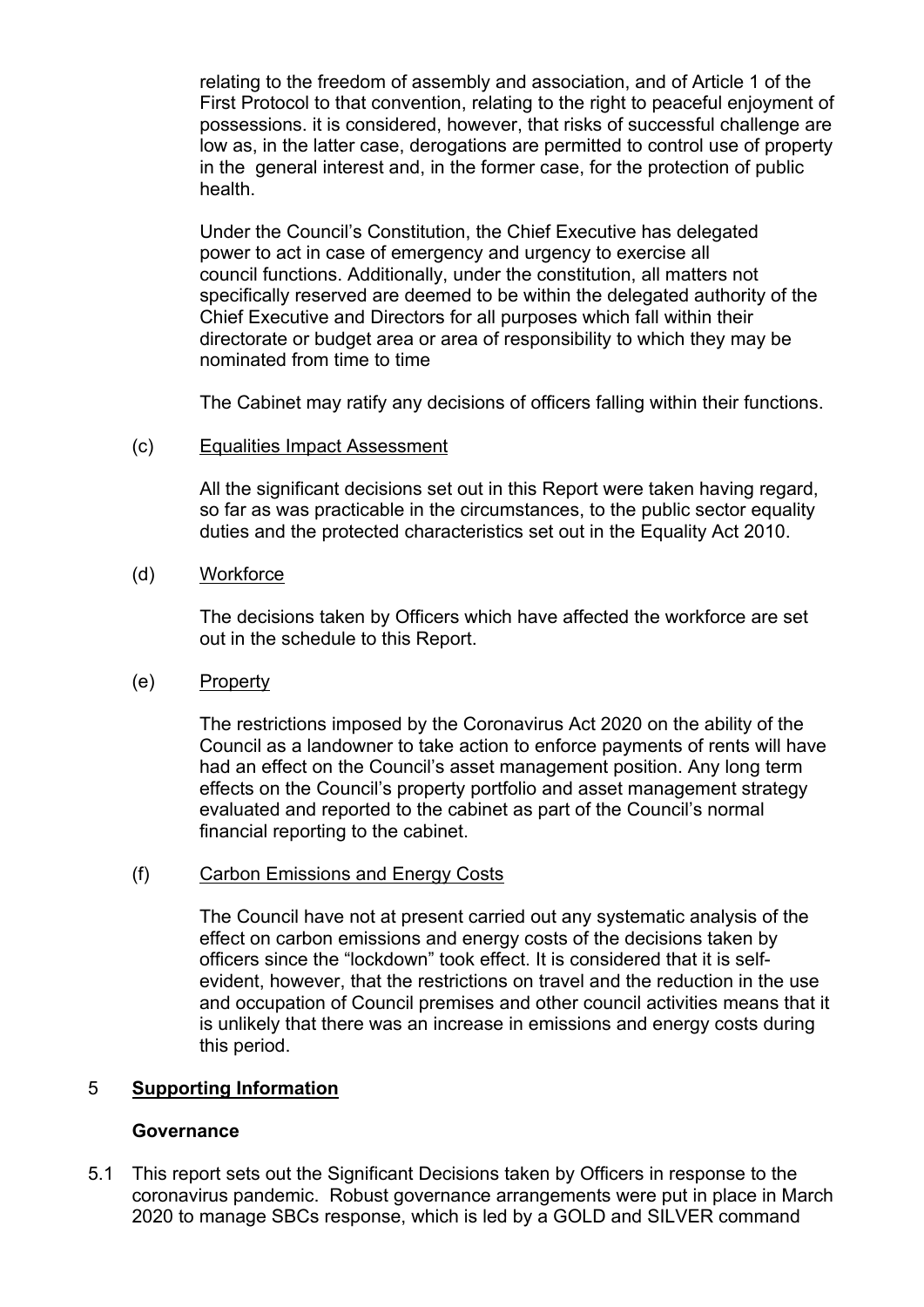structure. GOLD/SILVER meetings have been held jointly since March. This is summarised as follows:

- **GOLD** Chief Executive and Silver Lead from CMT on rotation Overall responsibility for SBC strategy and response, primary liaison with partners and leads on external communications. Lead Members are consulted where appropriate on decisions in their portfolio.
- **SILVER** led by a member of CMT on rotation, includes CMT, Public Health, Communications and Operations Room Management) Responsibility for tactical implementation of GOLD Strategy, escalates strategic decisions to GOLD, refers issues for resolution to task groups.
- **Task Groups** usually led by an Executive Director or senior Officer Manages operational matters and escalate issues to Silver Task groups established include Finance, Human Resources and Business Continuity, Community Hub, IT, Children, Adults, Safer Public Spaces, Testing, PPE, Recovery, Local Outbreak Management Plan Cell and Workplace Safety Group.
- **Operations Room** led by Associate Director Seeks to coordinate activity in a single team; logs enquiries, actions and decisions and supports Silver.

# **Timeline**

- 5.2 A summary of the key events and phases is summarised as follows:
	- 5<sup>th</sup> March first death in UK from Covid-19 is confirmed.
	- 12<sup>th</sup> March SBC GOLD/SILVER response group meets. SILVER met daily between 23rd March to 24th April and at least weekly since. It currently meets twice a week.
	- 23<sup>rd</sup> March Prime Minister announces UK-wide partial "lockdown".
	- 26<sup>th</sup> March Health Protection (Coronavirus Restrictions) (England) Regulations 2020 ('lockdown regulations') come into force.
	- 13<sup>th</sup> May National 'Lockdown' restriction start to be eased and this process continues through June and July. It is not until 25<sup>th</sup> July that indoor gyms and swimming pools are able to reopen.
	- 1<sup>st</sup> July local restrictions introduced in Leicester.
	- 18<sup>th</sup> July Health Protection (Coronavirus Restrictions) (England) (No 3) Regulations come into force giving local authorities in England new powers to close shops and outdoor public spaces in order to control Covid.
	- 1<sup>st</sup> August 2020 Shielding programme is paused.
	- August / September 2020 local restrictions across England start to be tightened, particularly in the North West and Yorkshire.